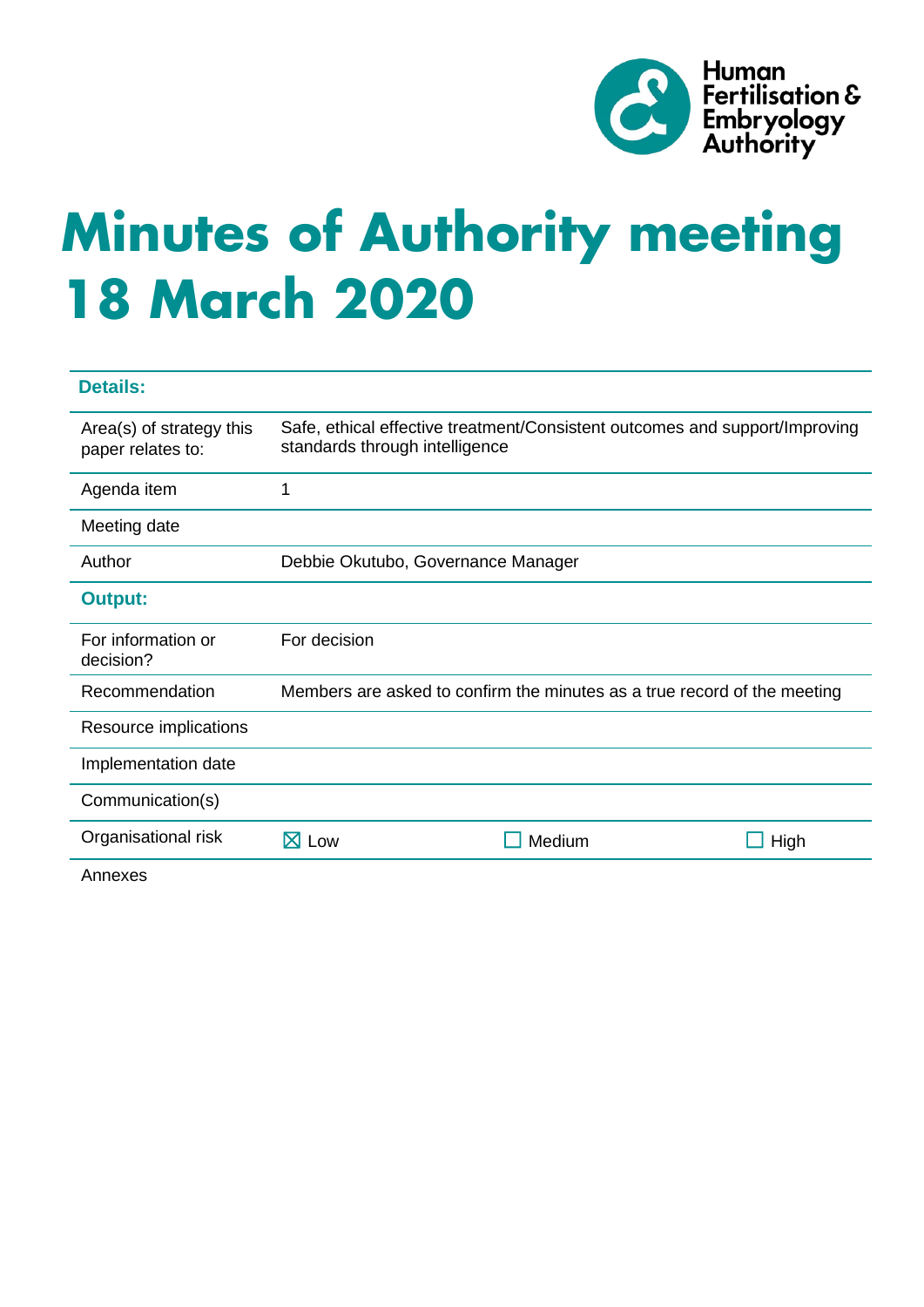## **Minutes of the extraordinary Authority meeting on 18 March 2020**

| Members present     | <b>Sally Cheshire</b><br>Margaret Gilmore<br>Anita Bharucha<br><b>Anthony Rutherford</b><br>Emma Cave<br><b>Kate Brian</b> | Jonathan Herring<br><b>Gudrun Moore</b><br>Ruth Wilde<br>Yacoub Khalaf<br><b>Ermal Kirby</b><br>Anne Lampe |  |
|---------------------|----------------------------------------------------------------------------------------------------------------------------|------------------------------------------------------------------------------------------------------------|--|
| Apologies           | <b>None</b>                                                                                                                |                                                                                                            |  |
| <b>Observers</b>    | None                                                                                                                       |                                                                                                            |  |
| Staff in attendance | Peter Thompson<br>Clare Ettinghausen<br><b>Richard Sydee</b><br><b>Rachel Cutting</b>                                      | Paula Robinson<br>Debbie Okutubo                                                                           |  |

#### **Members**

There were 12 members at the meeting – eight lay members and four professional members.

## **1. Welcome and apologies**

- **1.1.** The meeting was held on-line and with no members of the public present in light of the restrictions imposed as a result of the developing coronavirus outbreak and replaced the planned HFEA Authority meeting scheduled for the same day. This meeting would be considered an extraordinary meeting as allowed by HFEA standing orders.
- **1.2.** The Chair noted that the purpose of the meeting was to provide members with an opportunity to understand and support steps that have been taken by the Executive to address the implications for the regulatory activities and functioning of the organisation as a result of the coronavirus pandemic.

## **2. Minutes of 29 January 2020 Authority meeting**

**2.1.** Members agreed that the minutes of the meeting held on 29 January 2020 be signed by the Chair.

## **3. Chair's report**

**3.1.** The Chair noted that for the foreseeable future due to the Coronavirus pandemic, Authority meetings will be held virtually.

#### DHSC Gametes storage consultation

**3.2.** It was agreed that the Executive would email or phone Authority members to gather any detailed comments in response to the DHSC gamete storage consultation.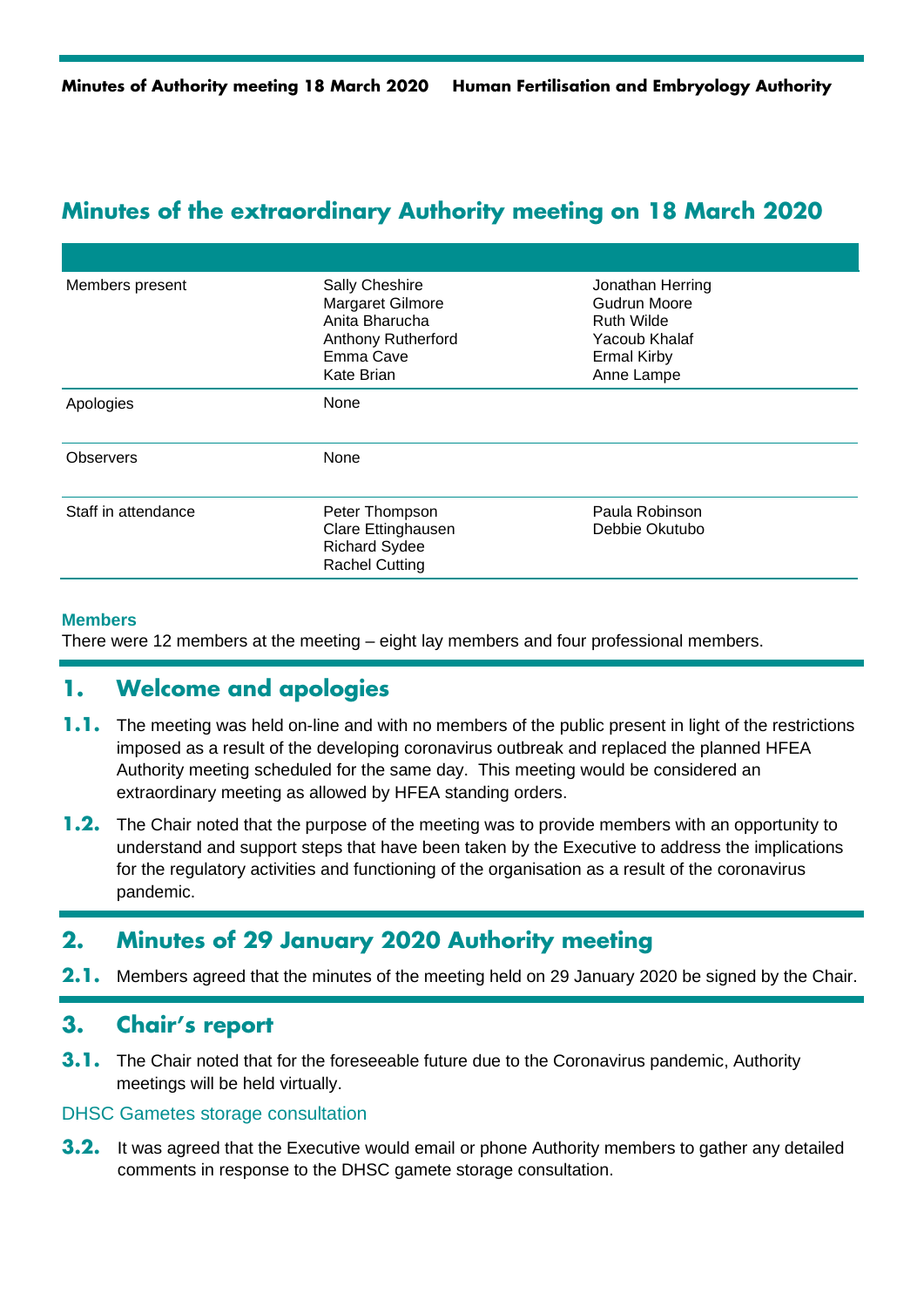#### Member appointment

- **3.3.** The Chair advised members that she had been appointed for a further term as Chair, which would end on 31 March 2021.
- **3.4.** The terms of office of a number of members will be coming to an end later in 2020 and early 2021. This includes, in 2020, the Chair of Licence Committee and in 2021, the Authority Chair, Deputy Chair, Audit and Governance and Statutory Approval committee chairs. Conversations were ongoing with the DHSC to try and manage that risk.
- **3.5.** Members commented that this was an ongoing risk that was very difficult to manage.

#### PRISM

**3.6.** The Chief Executive outlined progress on PRISM. Members commented that, given the Coronavirus outbreak, contingency may need to be added to the completion plan in case key staff became unwell which could affect the project completion and launch date.

#### HFEA at 30

**3.7.** The 30th anniversary of the HFE Act was later in 2020 and of the establishment of the HFEA in 2021. Further discussions would take place in due course to mark these milestones.

## **4. Coronavirus (Covid-19)**

- **4.1.** The Chief Executive outlined the position as of the date of the meeting relating to the impact of Coronavirus on licensed centres
- **4.2.** Coronavirus was having a profound effect on fertility patients and clinics. Clinics were considering their capacity to provide treatment due to staff becoming ill or being redirected to front line care. The Executive were in touch with licenced clinics about whether any fertility treatment could continue. Given the speed at which the pandemic was developing, future regulatory action may need to be taken at short notice.
- **4.3.** It was noted that patients were understandably worried, some were putting off treatment, while others were worried about the safety of becoming pregnant.
- **4.4.** Members were advised that a letter had been sent out to all persons responsible (PR) to establish what contingency plans clinics had in place. Further regulatory actions may be needed as and when the UK situation changed. To date, the HFEA had been guided by UK professional guidance (BFS and ARCS). Members agreed that this was the right approach. It was noted that further advice from the BFS and ARCS was expected.
- **4.5.** The Authority noted that HFEA inspections had been paused until 31 August 2020 because of the current situation. Systems would be put in place to ensure that all clinics remained licensed and that inspectors would monitor those licenced centres where concerns had been identified.
- **4.6.** It was also agreed that the scheduled ELP, Licence Committee and SAC meetings would go ahead online for the foreseeable future.
- **4.7.** Public events had been cancelled and communications activity had been refocused on providing advice to patients and clinics on the impact of coronavirus on fertility treatment.